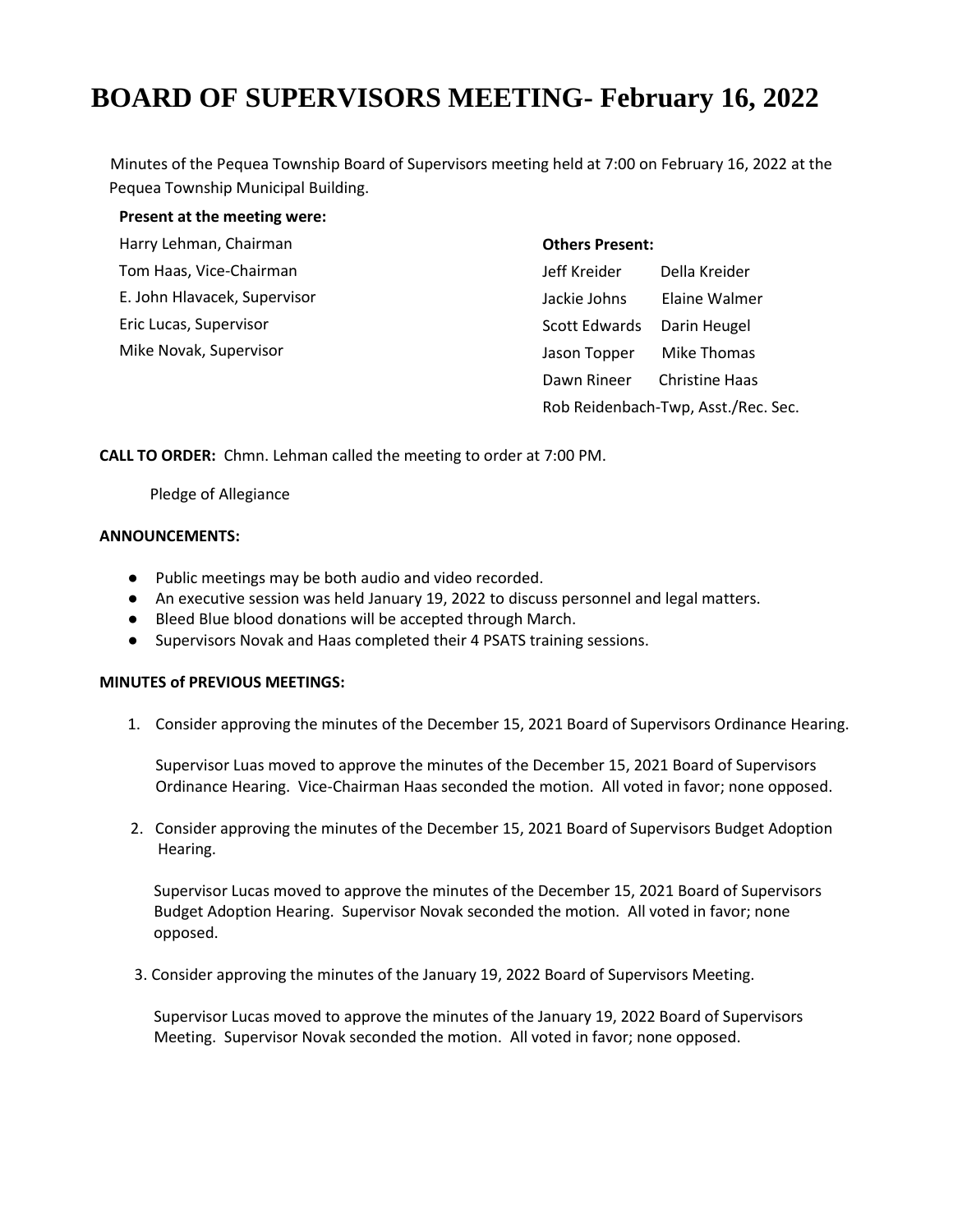## **TREASURER'S REPORT:** A copy of the bill list is on the table

Vice-Chairman Haas moved to approve checks #13778-13827 from the General Fund **/** checks #1902-1907 from the Recreation Fund **/** checks #1003-1003 from the American Rescue Fund **/** check #13836 voided from the General Fund. Supervisor Lucas seconded the motion. All voted in favor; none opposed.

**PUBLIC COMMENTS:** Chairman Lehman gave a synopsis of the 8 items on the agenda

#### **ITEMS ON THE AGENDA:**

- Scott Edwards congratulated Supervisors Novak and Haas for having quickly completed their PSATS training sessions.
- Jeff Kreider inquired about the Myers farm subdivision.

#### **ITEMS NOT ON THE AGENDA**:

● Jackie Johns asked if the Board was aware that the Lancaster County Conservation District no longer handles complaints; complaints now should be made to the Department of Environmental Protection. Johns added that free masks are now available at CVS and some Weis pharmacies. She asked the reporter why Municipal Briefs take so long to appear in the newspaper. Jackie suggested the township consider electric police vehicles and adding solar panels to the maintenance shed in the future.

#### **OLD BUSINESS:** none

#### **NEW BUSINESS:**

 **1. Consider Line of Credit reduction request by Vanguard Development Group for Stage 1 Improvements on behalf of Willow Acres LLC, per Solanco Engineering letter of February 2, 2022**

 Chairman Lehman moved to reduce the letter of credit of Vanguard Development Corporation for Stage 1 improvements on behalf of Willow Acres dated February 2, 2022. Supervisor Lucas seconded the motion. All voted in favor; none opposed.

## **2. Consider Line of Credit reduction request by Vanguard Development Group for Stage 2 Improvements on behalf of Willow Acres LLC, per Solanco Engineering letter of February 2, 2022**

 Chairman Lehman moved to have Pequea Township reduce the Stage 2 letter of credit by \$361,555.66 and establish the new amount to equal \$898,581.34, which includes the 10% contingency factor. Supervisor Hlavacek seconded the motion. All voted in favor; none opposed.

## **3. Consider Line of Credit reduction request by Vanguard Development Group for Stage 3 improvements on behalf of Willow Acres LLC, per Solanco Engineering letter of February 2, 2022**

Chairman Lehman moved to have Pequea Township reduce the Stage 3 letter of credit by \$155,830.46 and establish the new amount equal to \$359,135.54, which includes the 10% contingency factor. Supervisor Hlavacek seconded the motion. All voted in favor; none opposed.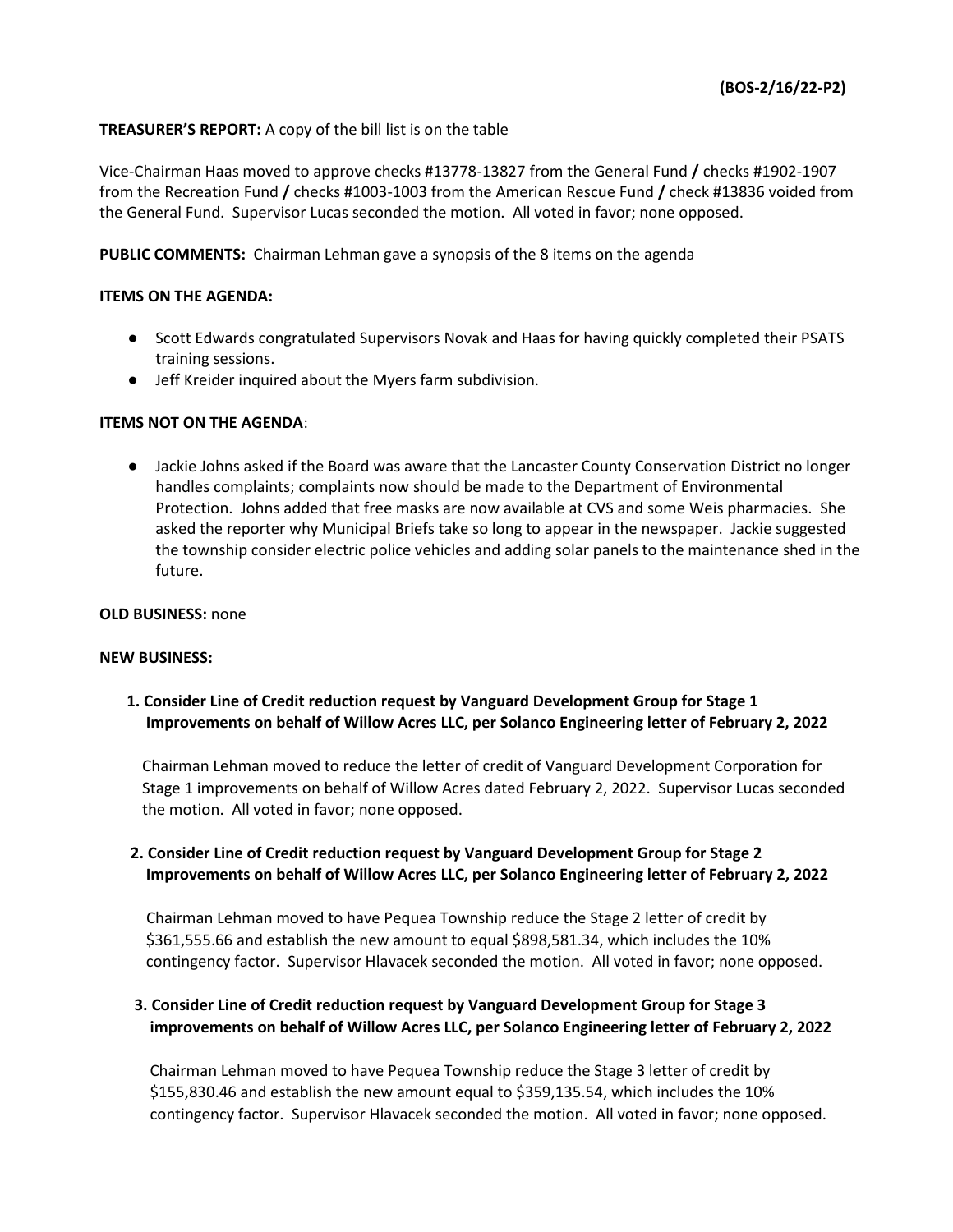## **4. Consider destruction of documents, via Resolution# 597-2022, that comply with PA Municipalities Record Retention Schedule- from years 2014 through 2021**

**(BOS-2/16/22-P3)** 

 Vice- Chairman Haas moved to approve **Resolution #597-2022** authorizing the secretary to destroy documents that comply with PA Municipalities Record Retention Schedule from 2014 through 2021. Supervisor Lucas seconded the motion. All voted in favor; none opposed.

## **5. Authorize the Secretary to advertise the sale of used equipment to be sold on Municibid**

Vice-Chairman Haas moved to authorize the secretary to advertise the sale of used equipment to be sold on Municibid. Supervisor Novak seconded the motion. All voted in favor; none opposed.

## **6. Consider request to have wedding at Silver Mine Park August 19/20, 2022**

Chairman Lehman moved to approve the use of Silver Mine Park for the Bautista wedding to be held on the weekend of August 19/20, 2022. Supervisor Novak seconded the motion. All voted in favor; none opposed.

## **7. Hire part-time CDL driver/Scott Edwards**

 Vice-Chairman Haas moved to hire part-time CDL driver Scott Edwards effective 10 February, 2022 at a rate of \$22.28 an hour. Chairman Lehman seconded the motion. All voted in favor; none opposed. Chairman Lehman noted that Scott Edwards volunteered to come to the aid of his township because of the current manpower shortage due to injuries.

## **8. Consider Sewage Planning Module for 159 Long Lane (via Resolution #598-2022)**

 Supervisor Lucas moved to approve **Resolution #598-2022** for a plan revision for new land development for lot #3 at 159 Long Lane. Chairman Lehman seconded the motion. All voted in favor; none opposed.

#### **REPORTS/UPDATES:**

## **Pequea Township Police Report-** Chief's January report on table

**Pequea Township Road Department-** December report on table. Vice-Chairman Haas updated the progress on a new dump truck/plow/salter. He explained the current plan and strategy on replacement of the Township's salt shed and equipment shed with savings realized, due to help from our township's engineer, Mark Deimler.

**Lancaster Inter-Municipal Committee- Representative's Update-** meeting held 2/9/2022. Supervisor Hlavacek announced that Trick or Treat Night will be October 31, 2022 throughout Lancaster County. **Suburban Lancaster Sewer Authority- Representative's Update-** meeting held 1/27/2022. Supervisor Lucas explained that, for the past year, using biologicals to reduce grease from SLSA equipment helps save money and the environment. He gave examples of local projects and emphasized the cooperative relationship amongst SLSA, City of Lancaster and LASA. SLSA is currently working on a 20-year plan to avoid "surprises". Chairman Lehman expressed appreciation for the hours and the good work Supervisor Lucas is doing representing us at SLSA meetings. He added that SLSA appreciates Eric's presence and contributions to the Board.